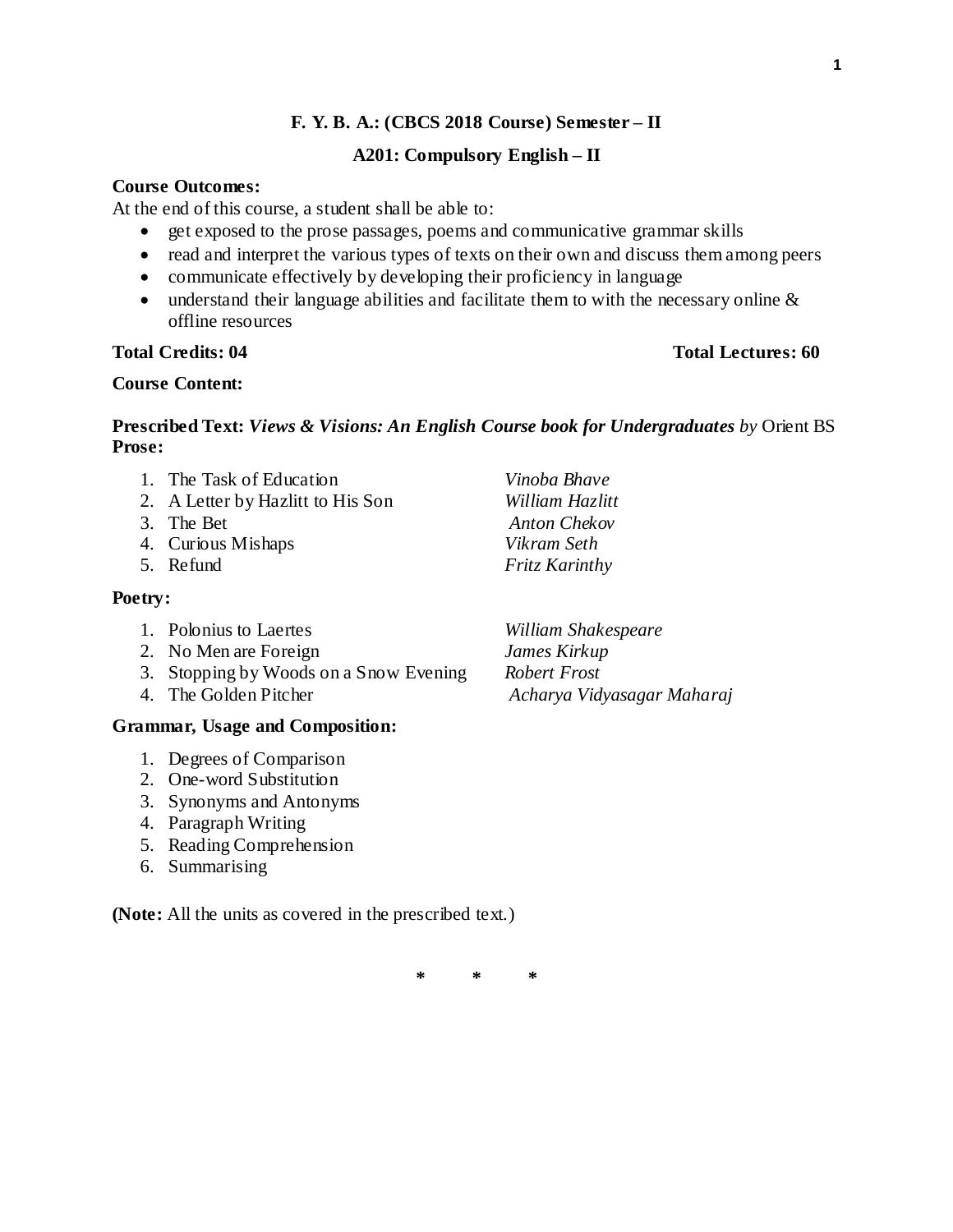### **F. Y. B. A.: (CBCS 2018 Course) Semester – II**

# **A211: English (G1) – II (Poetry and Minor Forms of Literature – II)**

#### **Course Outcomes:**

At the end of this course, a student shall be able to:

- Understand the issues like minor literary forms, its characteristics and basic literary concepts
- have a basic understanding of development of English literature in terms of minor literary forms
- engage with the genres and forms of English literature and develop fundamental skills required for close reading and critical thinking of the texts and concepts
- appreciate and analyse the select literary poems and plays in the larger socio-cultural contexts of the time
- develop skills of critical analysis and interpretation of selected poems in order to understand the theme, language, tone and style, and elements of prosody

### **Total Credits: 04 Total Lectures: 60**

#### **Course Content:**

- a) The elementary theory of the One-act-play and the Essay
- b) Text: *Poetry and Minor Forms of Literature* ed. by Thorat, Ashok, et.al. (O. U. P.)

### *Part-III: One-act Plays*

|                        | The Professor         | Donn Byrne              |
|------------------------|-----------------------|-------------------------|
| ii.                    | The Dear Departed     | <b>Stanley Houghton</b> |
| iii.                   | The Monkey's Paw      | W.W. Jacobs             |
| <b>Part-IV: Essays</b> |                       |                         |
| 1.                     | All About a Dog       | A.G. Gardiner           |
| ii.                    | On Forgetting         | Robert Lynd             |
| iii.                   | Hobbies and Interests | C.T. Philip             |

iv. My Financial Career : Stephen Leacock

### **C. The books recommended:**

- 1. Prasad, B. *A Background to the Study of English Literature* (Macmillan)
- 2. Rees, R.J. *English Literature: An Introduction for Foreign Readers* (Macmillan)

**2**

\*\*\*\*\*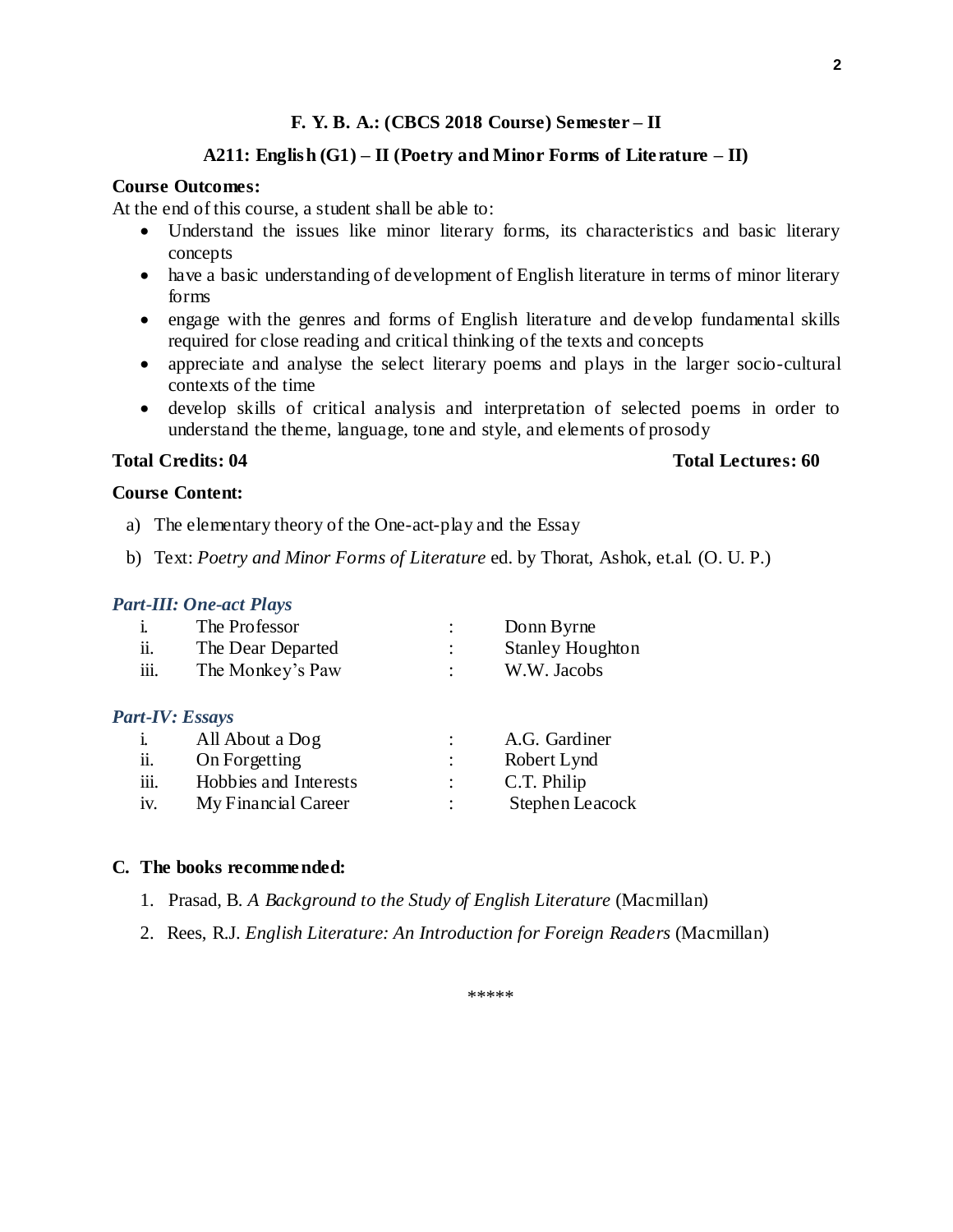# **F.Y.B.A.: (CBCS-2018 COURSE) SEMESTER-II A 221: ECONOMICS (G1)-II**

# **Course Outcomes:**

At the end of this course, a student shall be able to

- 1. Analyze the agriculture sector of India in the context of role, productivity and green revolution.
- 2. Understand industrial sector in the context of policy finance and small, large scale industries.
- 3. Understand the industrial policy.
- 4. Analyze the foreign trade policy.

# **1. Agriculture**

- 1.1 Role of agriculture in the Indian Economy
- 1.2 Causes of low productivity and measure to improve it
- 1.3 Green and White Revolution
- 1.4 Agriculture marketing- difficulties and remedies
- 1.5 Sources of agricultural finance
- 1.6 Livestock and Animal husbandry in India
- 1.7 Suicide of farmers-causes and remedies

# **2. Industry**

- 2.1 Role of industrialization in the Indian Economy
- 2.2 Industrial policy since 1991
- 2.3 Sources of industrial finance-IDBI, IFCI and SFCs
- 2.4 Importance and Problems of small-scale and large-scale industries
- 2.5 MNC's- meaning and features
- 2.6 Industrial Disputes- Causes and settlement of industrial disputes
- 2.7 Industrial Relations-Collective bargaining in India
- 2.8 Industrial sickness

# **3. Foreign Trade**

- 3.1 Role of foreign trade
- 3.2 Composition and direction of India's foreign trade
- 3.3 Recent EXIM Policy-Objectives and strategy
- 3.4 Instruments of export promotions
- 3.5 Foreign direct investment
- 3.6 Problems of India's international debt

# **Reference Books**

- Agtawal A.N. (2006), Indian Economy Problem of Development and Planning.06.
- Bhagoliwal T.N. (1999) Economics of Industrial Relations, Sahitya bhavan, Agra.
- Dutta R.C. and K.M. Sundharam (2007), Indian Economy, S.Chand & Company Ltd., New Delhi.
- Dewett Kewal: Indian Economy C. Chand & Co. Ltd., New Delhi 2005.
- Jingan M.L. (2004) The Economics of Development and Planning: Vrinda Publication Ltd., Delhi.
- Misra S.K. & V.K.Pure (2007) Indian Economy –Himalaya Publication House, Mumbai.

### **Total Credits: 4 Total Lectures: 60**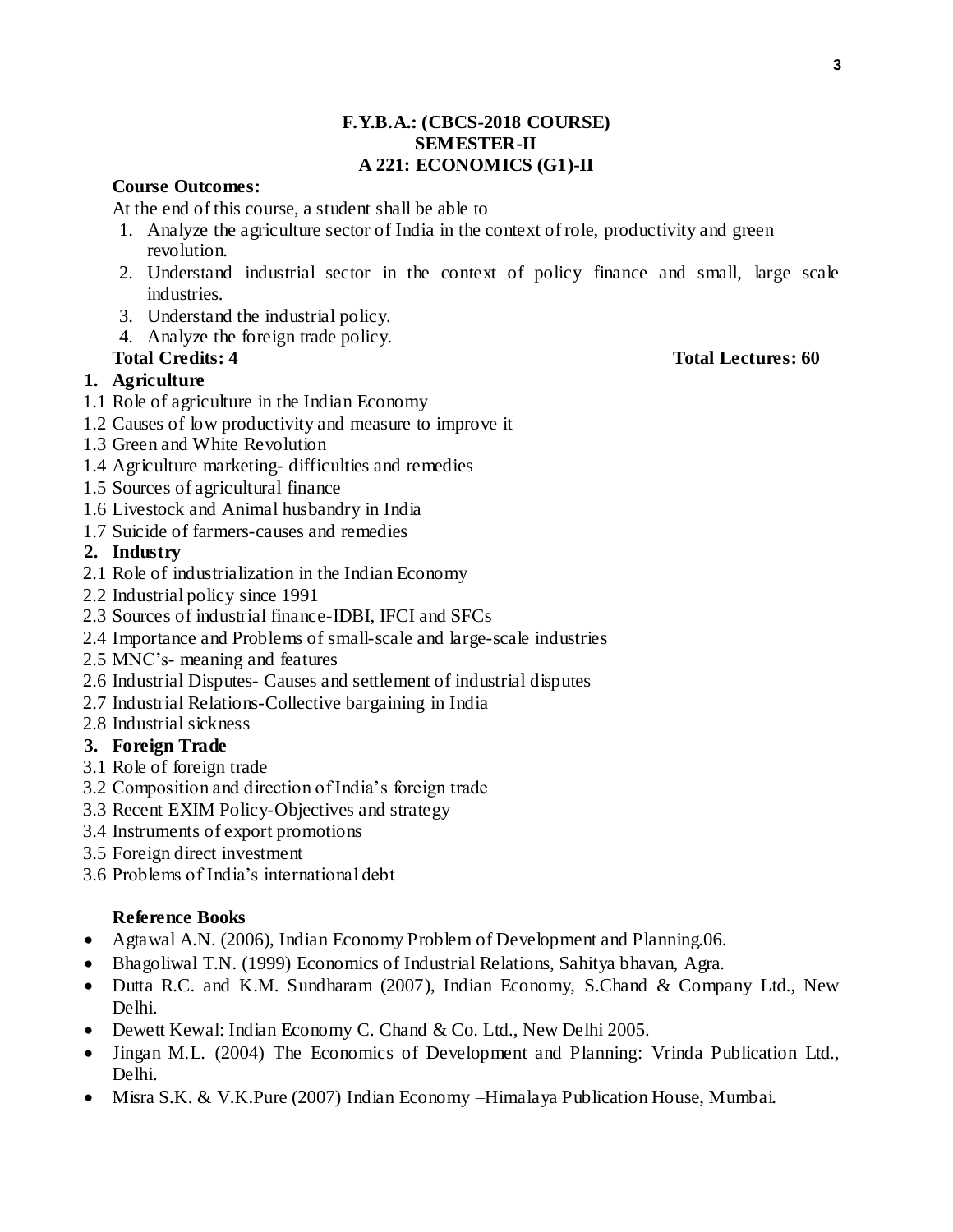- Momoria C.B. (2005) Agricultural Problems of India, Kitab Mahal Publication.
- Lekhi R.K. (2002), Agricultural Economics, Kalyani Publication, Ludhiana.
- Uma Kapila (ed) Indian Economy Since Independence. Academic Foundation 2003.